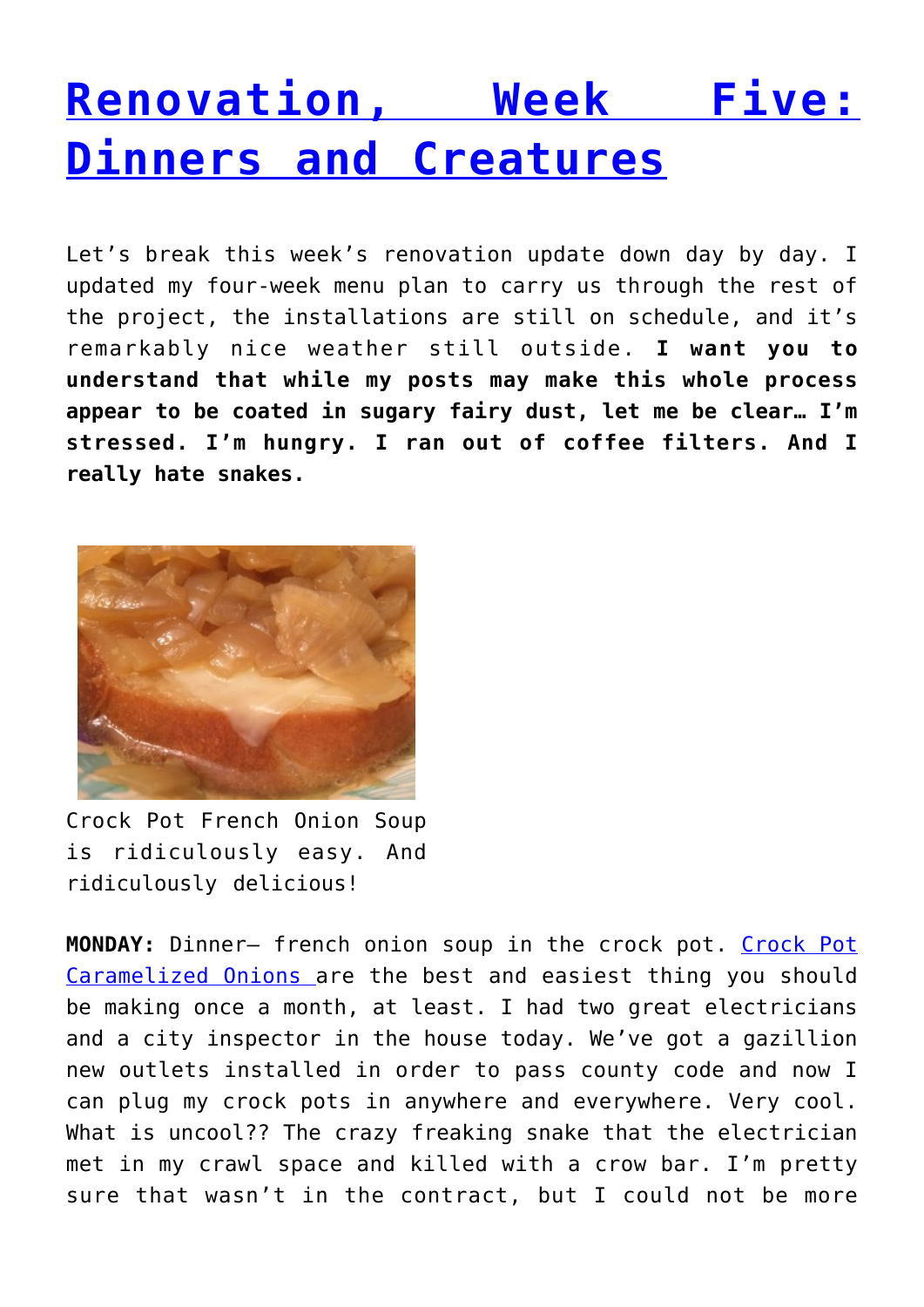grateful to him for taking care of it!

**TUESDAY:** Dinner– Microwaveable tacos that my kids can heat up themselves. Why? Because I spent the afternoon with the pest control company checking my house for undesirable creatures. Want to know something terrifying?? If you have snake(s) in your crawl space, the first place they check for snakes is the ATTIC. If you have a rodent problem in the attic, there is a potential likelihood that the snakes enter through the crawl space and then wiggle through your walls to get to the attic for the mouse buffet. (I may never sleep again if they ever find something up there!) Luckily, no mice were found. No snakes either. After a full house inspection, the only culprit was the one in the crawl space. After all the anxiety over slithery slimy snakes, this mama had a crazy migraine and went straight to bed before dinner. Hence the reason that the kids made their own dinners!

**WEDNESDAY:** Dinner– Macaroni and cheese, fresh blueberries, grape tomatoes. Ramen noodles and steamed sticky buns for the grown ups. No workers today in the house so I used my time to get out and run errands, get groceries, etc. I feel a little guilty for feeding my kids so much processed stuff during the renovation, so I combat that concern by trying to include fresh produce as much as possible.

By the way, about the sticky buns… I buy them at the asian market's freezer section. Then, they go in my rice cooker on "STEAM" for about 10 minutes. Makes a great quick lunch or dinner. I highly recommend using your small appliances for more than just their primary purpose, I love using [my rice](http://amzn.to/1ma8aVI) [cooker](http://amzn.to/1ma8aVI) as a steamer as well!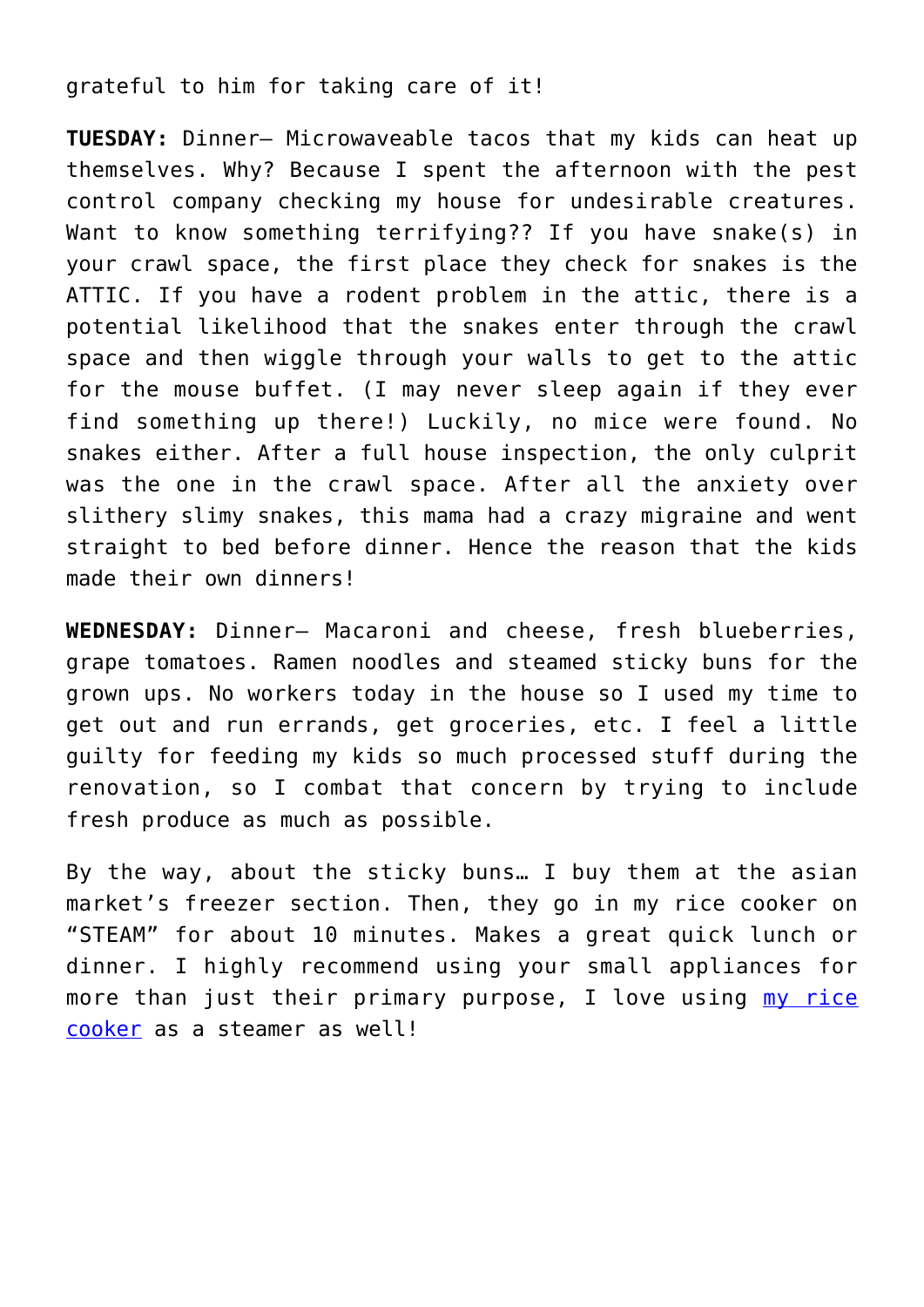

It's a mess, but it's progress!

**THURSDAY:** Dinner– Stuffed zucchini in the crock pot. This dish takes my favorite pork meatball recipe and puts it inside a vegetable… clearly meaning that this is good for me, right?! Probably need to include a little more of that fresh fruit into dinner tonight, just to be sure it all cancels out. Ha! Electricians are here today finishing up the wiring so that hopefully the inspector comes tomorrow to sign off on everything so far.

*Here's the recipe for tonight's dinner.*

*It's so quick, I'm not even going to write it up in a separate post:* 

*1 lb ground pork or pork sausage for more flavor. 1 c. pancake mix. 1 c. shredded cheddar cheese. Mix all three ingredients. Take two zucchini, cut lengthwise and scoop out the insides. Fill the "boats" with the sausage mixture. Cook on low in the crock pot for 4 hours.* 

*(To do these as just meatballs, roll into golf balls and then bake in the oven– they get a really nice crispiness to the outside.)*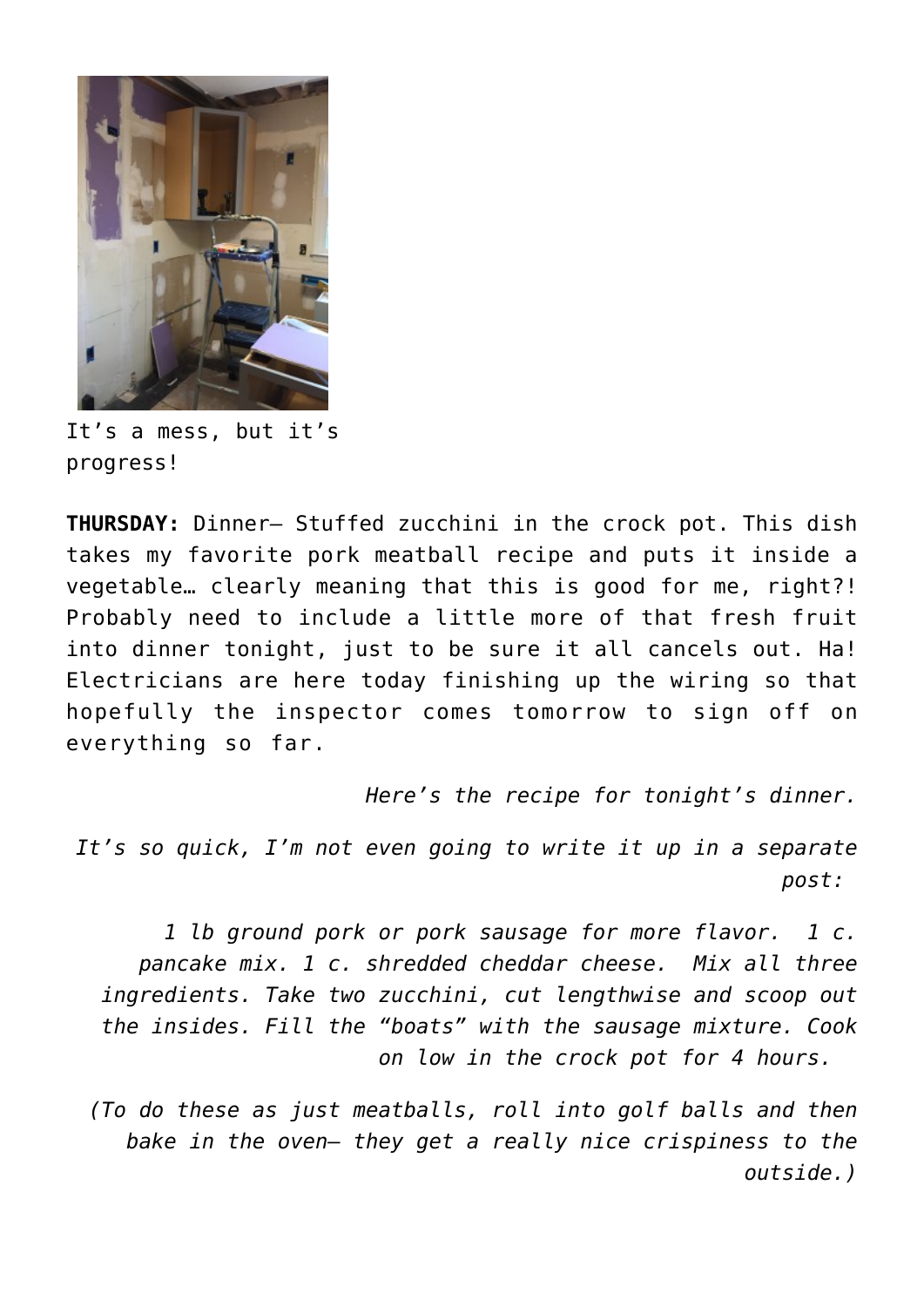

Once you learn to make the rolls, the possibilities are endless. So many different filling combinations to try!

**FRIDAY:** Dinner– sushi rolls. Back to the rice cooker I go. I'm keeping it simple and just doing spicy tuna rolls tonight (drained canned tuna, a little mayo, and enough sriracha to make the mixture orange). The kids will eat the rice, some steamed edamame, and cut-up mango. Sometimes simple is just so good. Have you tried making sushi before? Once you learn to roll, it's really easy, and you can use a crazy variety of fillings! First you need [these mats.](http://amzn.to/1QrxcwP) I keep mine clean by putting them in a gallon-sized ziplock baggie before rolling. Then just spread the rice thin, lay the toppings in the first 1/3 of the [seaweed sheet](http://amzn.to/1IWtfgO) and then roll it tight! Once my kitchen it back together, I'll make a video for you on making sushi rolls.

Oh, and the kitchen work?? The electric inspection was passed! And cabinets started going in! (insert happy dance here!)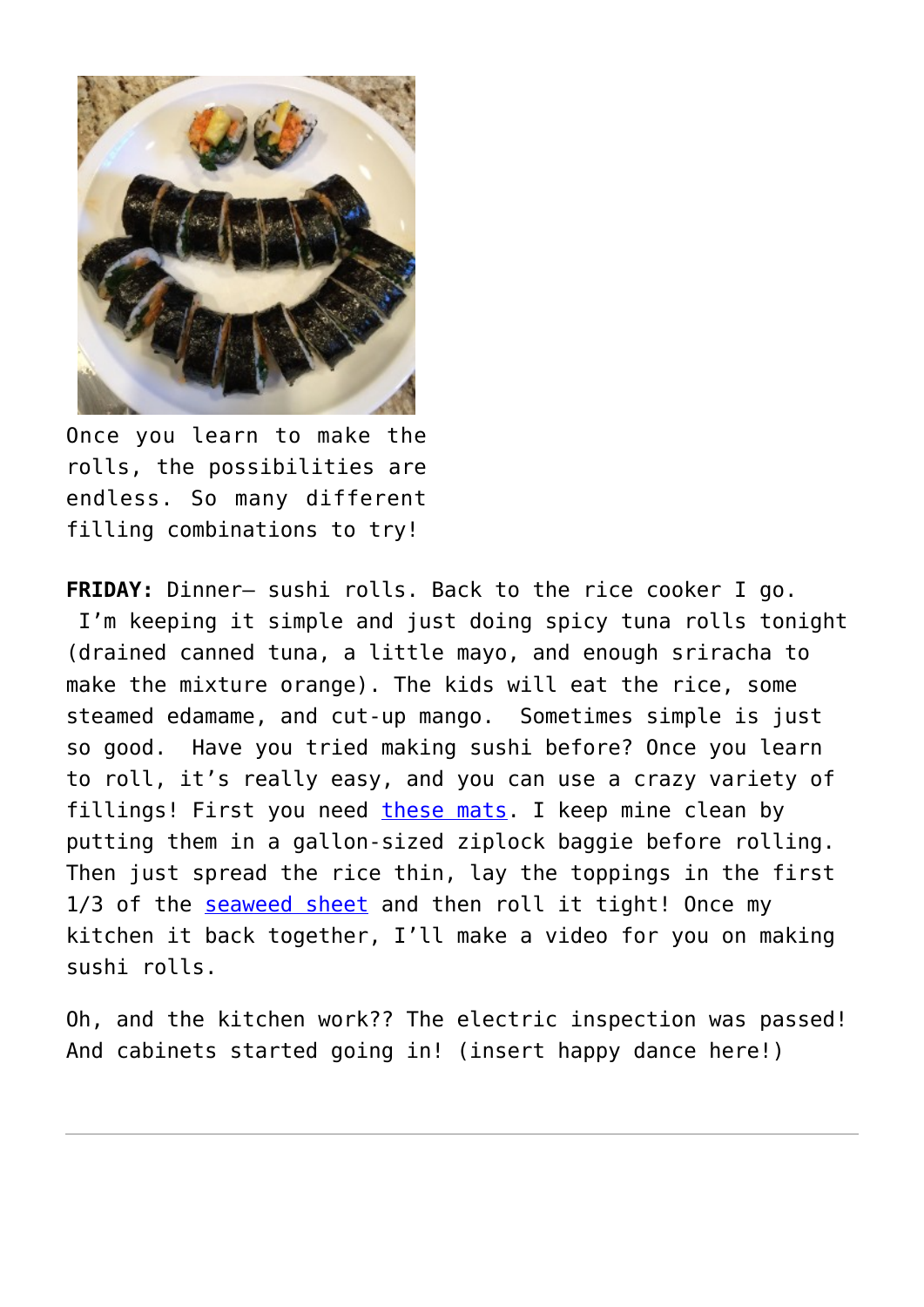# **[Crock Pot Pulled Pork](http://dinnerisacrock.com/2015/09/08/crock-pot-pulled-pork-tenderloin/) [Tenderloin](http://dinnerisacrock.com/2015/09/08/crock-pot-pulled-pork-tenderloin/)**

Fall is almost here… Starbucks is already is serving up pumpkin spice lattes and football seasons have officially started, that means the weather should start to cool off, even here in the South, and the leaves should start to change.



I love making pulled pork, but everyone likes their BBQ sauce a little different, usually depending where you live. [THIS](http://amzn.to/1Qn88U8) [ONE IS MY FAVORITE.](http://amzn.to/1Qn88U8) Some like it sweet and smoky, some like it vinegar-based, and others (like my kids) just want to top every kind of meat with ketchup. Yes, that actually happens in my house, but at least they are eating protein, right?!

So this recipe is a great SIMPLE way to make pulled pork in the crock pot and then you can decorate it however the hell you want! It's a great meal for football parties, tailgates, birthday parties, and all other fall festivities. Throw it in before you go pick that perfectly round pumpkin. Decorate your table with pretty leaves and then serve a bowl of this deliciousness for the table of fall fans to devour. I don't care how you eat it, it's easy to make and easy to eat. Isn't that the point?!

You won't believe that this is only three ingredients. Here's the catch– not all crockpots cook at the same temperature, so watch the meat the first time you make this and don't let it dry out. Your meat will release enough juices to let it cook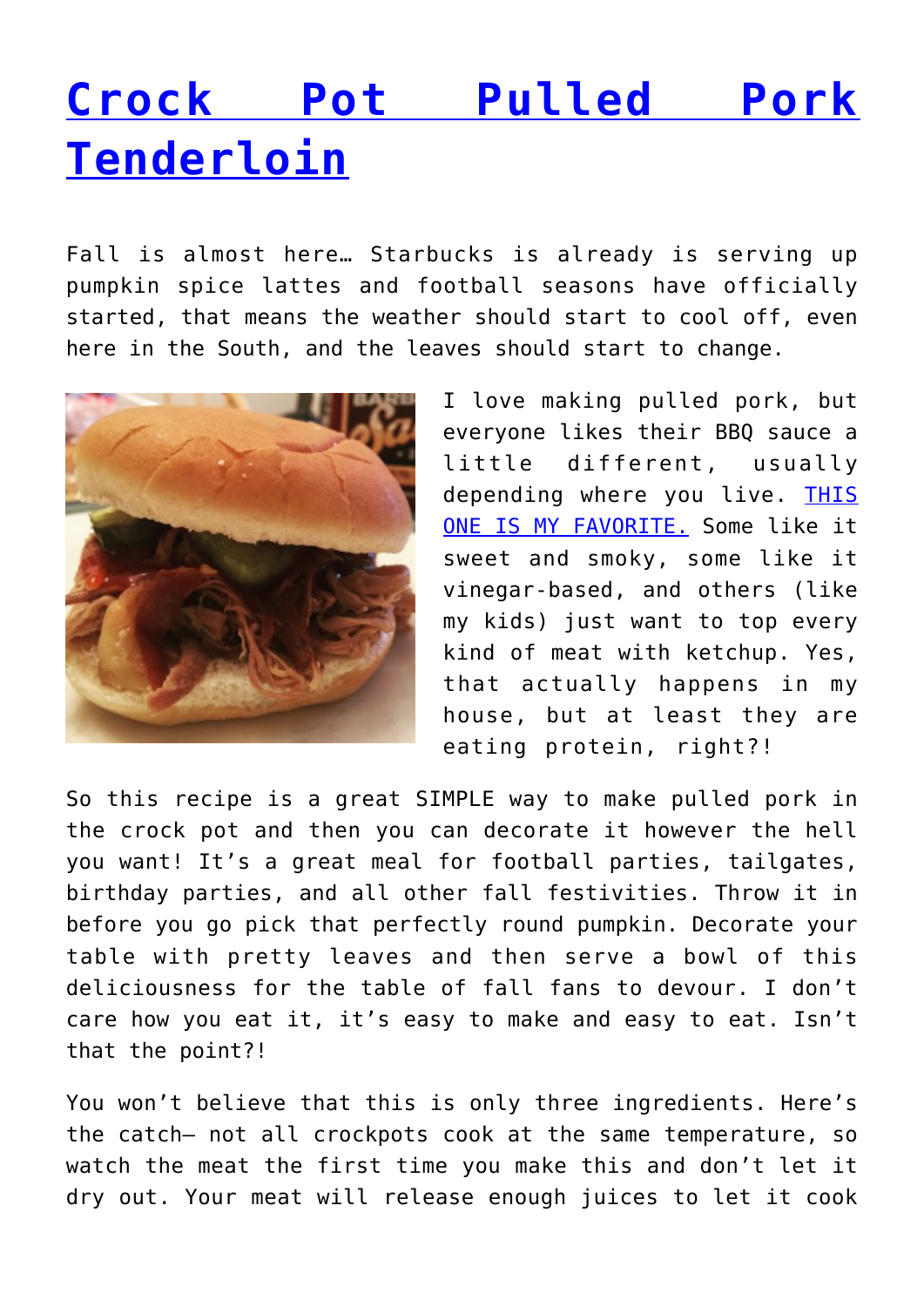low and slow without any excess. But if your cooker is too hot, it will scorch the meat and dry it out. Don't do that. ONLY COOK THIS RECIPE ON LOW. LOW, I SAY!

*Happy Fall. Yay Football! Pass that caffeinated cup of fake gourd goodness.*

**Crock Pot Pulled Pork Tenderloin**

#### **Serves 4-6**

1.5 lb pork tenderloin (a little more or less is ok too)

1 large gala apple, sliced into 1/3 inch strips, skins left on

1/2 sweet onion, sliced the same thickness as the apples



After cooking for 6 hours on LOW, use two forks to easily shred the meat.

Put all ingredients in crock pot. Cook on low for 6 hours. ONLY ON LOW. Then, using two forks, shred the meat in the crockpot and stir the apples and onions throughout. Top with your favorite BBQ sauce and serve on squishy white bread buns accompanied by bread and butter pickles or coleslaw.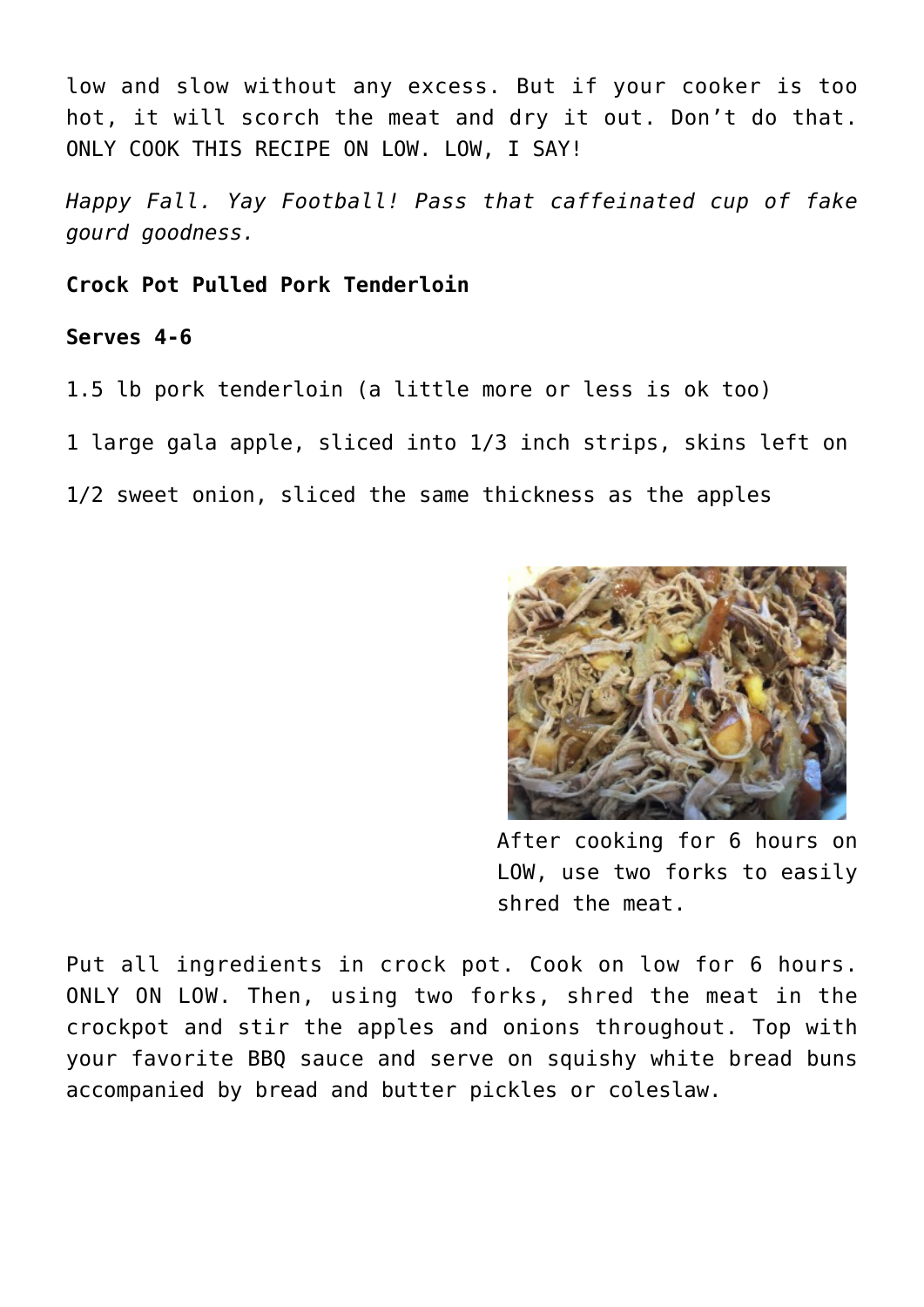#### **[Crock Pot Pork and Prunes](http://dinnerisacrock.com/2015/05/01/crock-pot-pork-and-prunes/)**



You will never think of prunes as old people food ever again once you taste this delicious pork!

A few years ago, my husband and I went to France to celebrate our anniversary. It was an amazing adventure and I am forever grateful to everyone that helped coordinate taking over our daily chaos so we could get away. We loved the wine and the micro-brews, but what we found most delectable was the food and how the regional influences changed the flavors depending where we were located. It shouldn't be too much of a surprise– from coast to coast, America certainly offers different flavors and flare when it comes to regional cooking, too!

So I'm going to create two dishes in my crock pot that mirror some of our favorite dinners that we experienced. Unfortunately, I can't run over to the *boulangerie* and grab a baguette for dinner and some croissants for breakfast, but I'm still pretty certain that I can recreate some of the tastes while building new memories as well.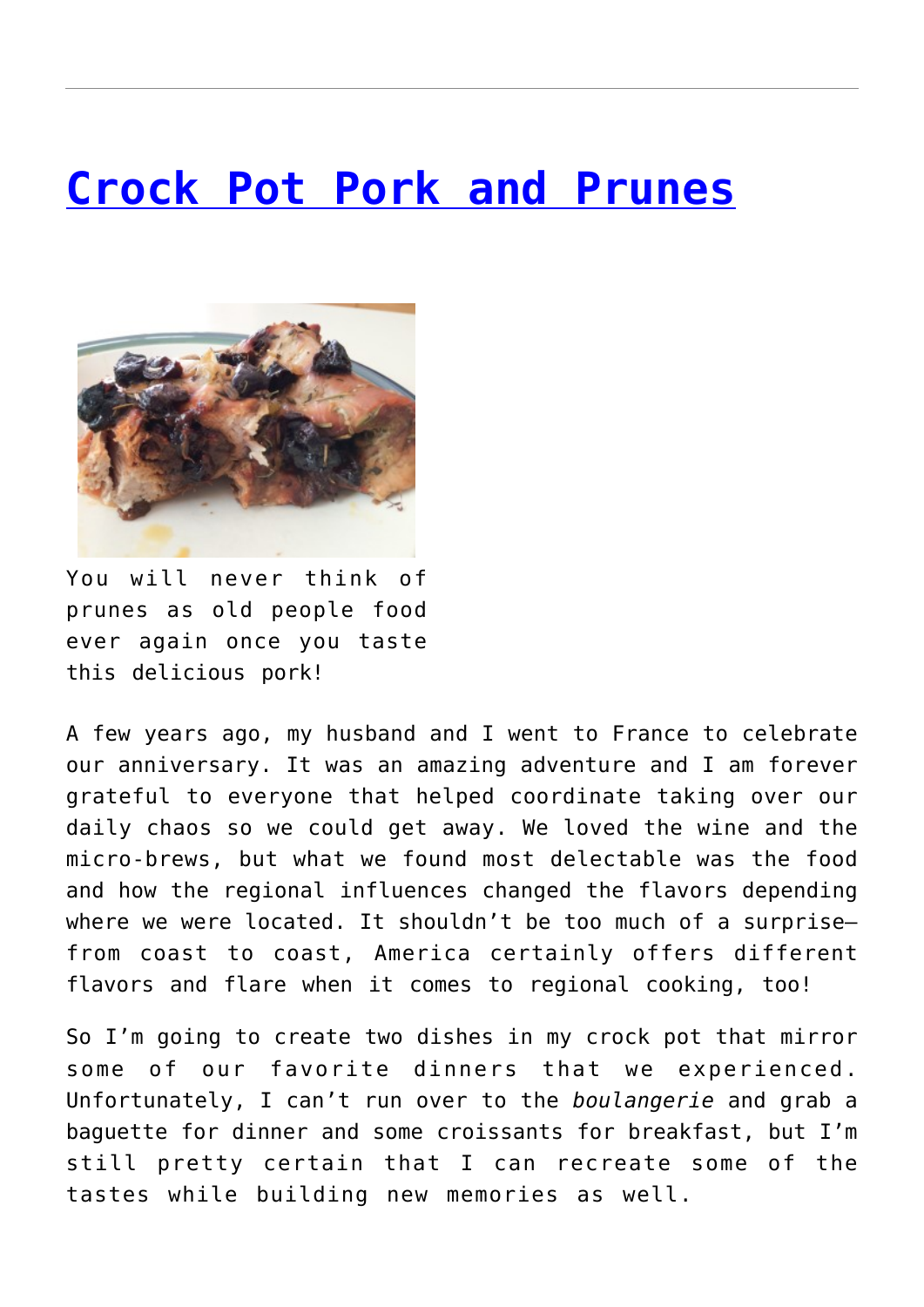France Revisited Recipe #1: Crock Pot Pork and Prunes (you can also do this with a turkey tenderloin, if you prefer)



Take a quick trip to France with this delightful dish!

As it turns out, I'm not sure that the combination of pork and prunes is really particular to France. I think that Italy, Scandinavia and other places in Europe also do this dish well and vary the ingredients just enough to claim it's origin!

The most challenging part of this recipe is preparing the pork. So let's go step-by-step through it. First of all, rinse of the tenderloin and pat it dry. This isn't a marbled cut of meat, most of the fat is attached to the outside, including a membrane that might appear cloudy. Remove the membrane (go on and grab it and pull it off) and cut off any excess fat.

In order to stuff the tenderloin, you need a hole through it. The easiest way I've found to do this is with an apple corer. Not kidding! Lay the tenderloin flat and cut my tenderloin in half. Skewer the meat with the apple corer and pull out the perfectly cylindrical meat tube. YES– this is totally gross, but totally easy. You might need to core the meat from both ends in order to have a complete tunnel. I couldn't get a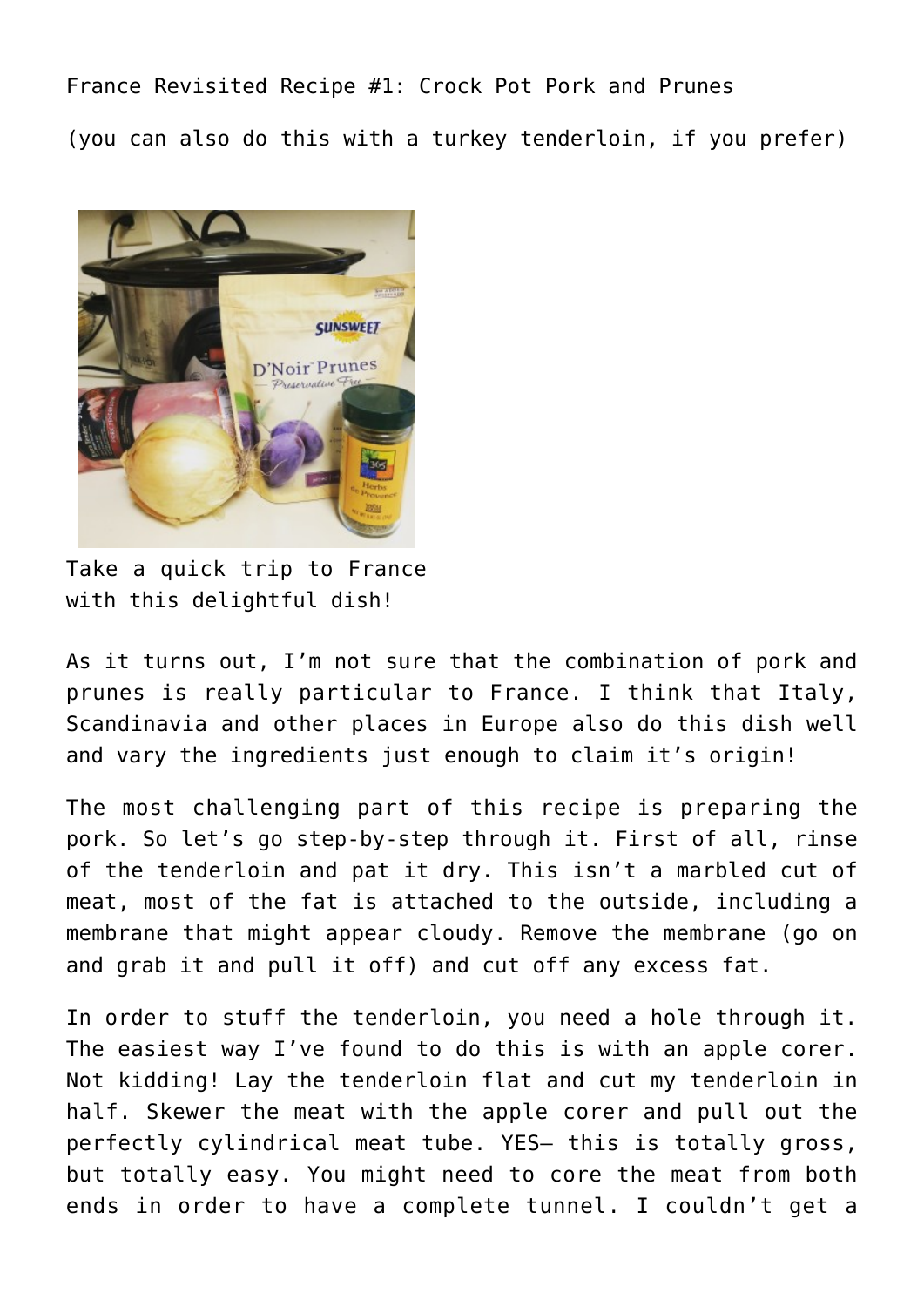picture of doing this, because both my hands were covered with raw meat and I couldn't grab my phone.

Next step… get over the fact that you just handled all that flesh. Moving on…

It seems like there isn't enough liquid in this recipe, but it's ok. The meat, the prunes and the onions all release enough liquid to keep moisture in the pot. If your crock pot tends to cook hot, then be cautious before going over 4 hours– you don't want the meat to dry out.

Bon appetit!

Crock Pot Pork with Prunes

Serves 4-6

2 lb. pork tenderloin

1/4 sweet onion, minced

12 pitted prunes, diced

1 T. Herbs de Provence



It just takes a few easy steps to create a tunnel in the pork tenderloin and prepare it for the prune stuffing.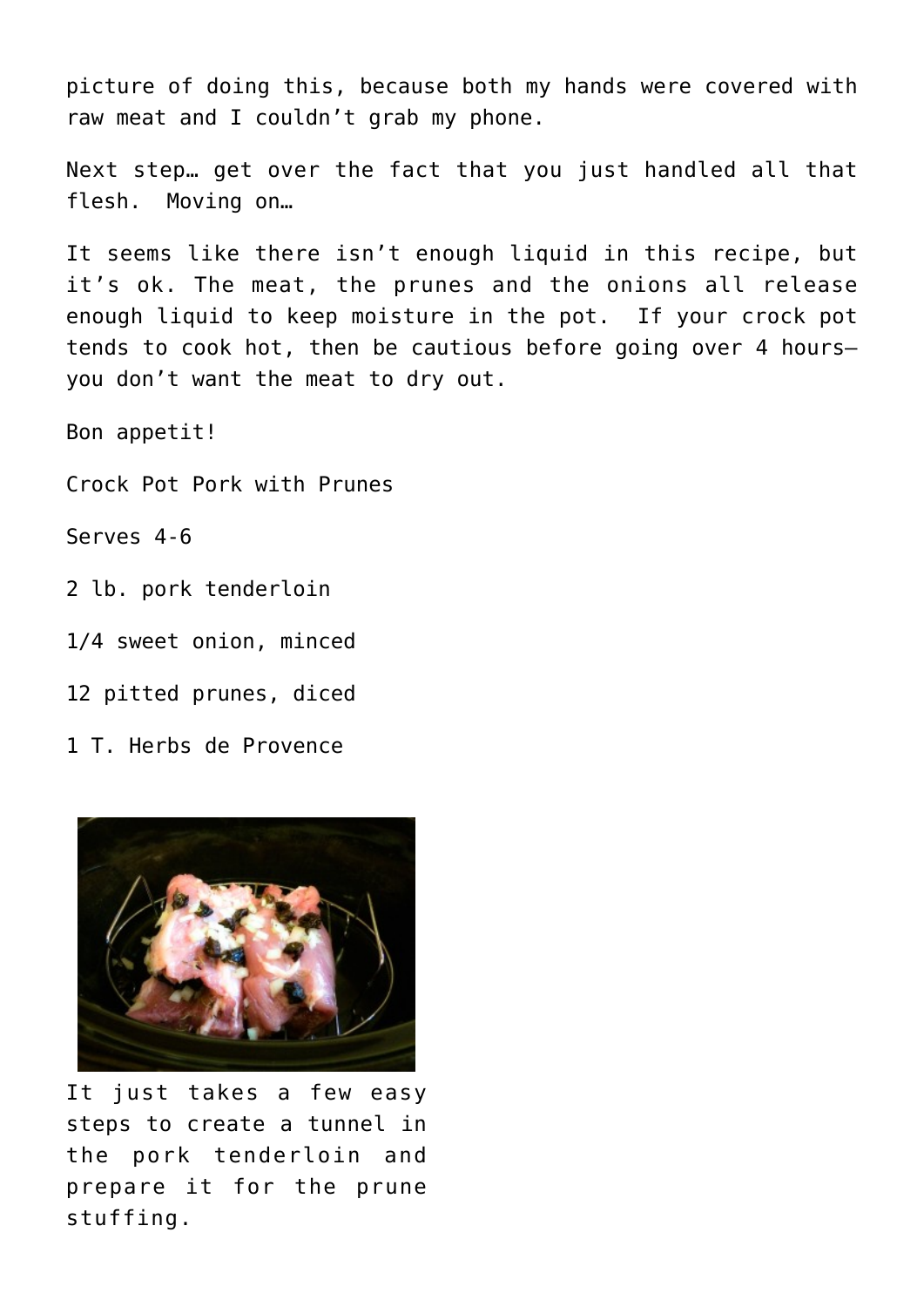Prep tenderloin by removing membrane and excess fat and then slicing a tunnel through the meat with an apple corer (see directions above). In a bowl, mix prunes, onions, and seasonings. Stuff mixture inside tenderloin. Place tenderloin on rack inside crock pot and top meat with any remaining bits of the mixture. Cook on low for 4 hours or until meat is cooked through. Remove rack from crock pot and let meat stand for 5 minutes before slicing.

Voila! Enjoy!

## **[Crock Pot Apple Butter Pork](http://dinnerisacrock.com/2015/03/11/crock-pot-apple-butter-pork/)**



Fork-tender meat and an amazing balance of flavor will leave everyone in your family asking for seconds!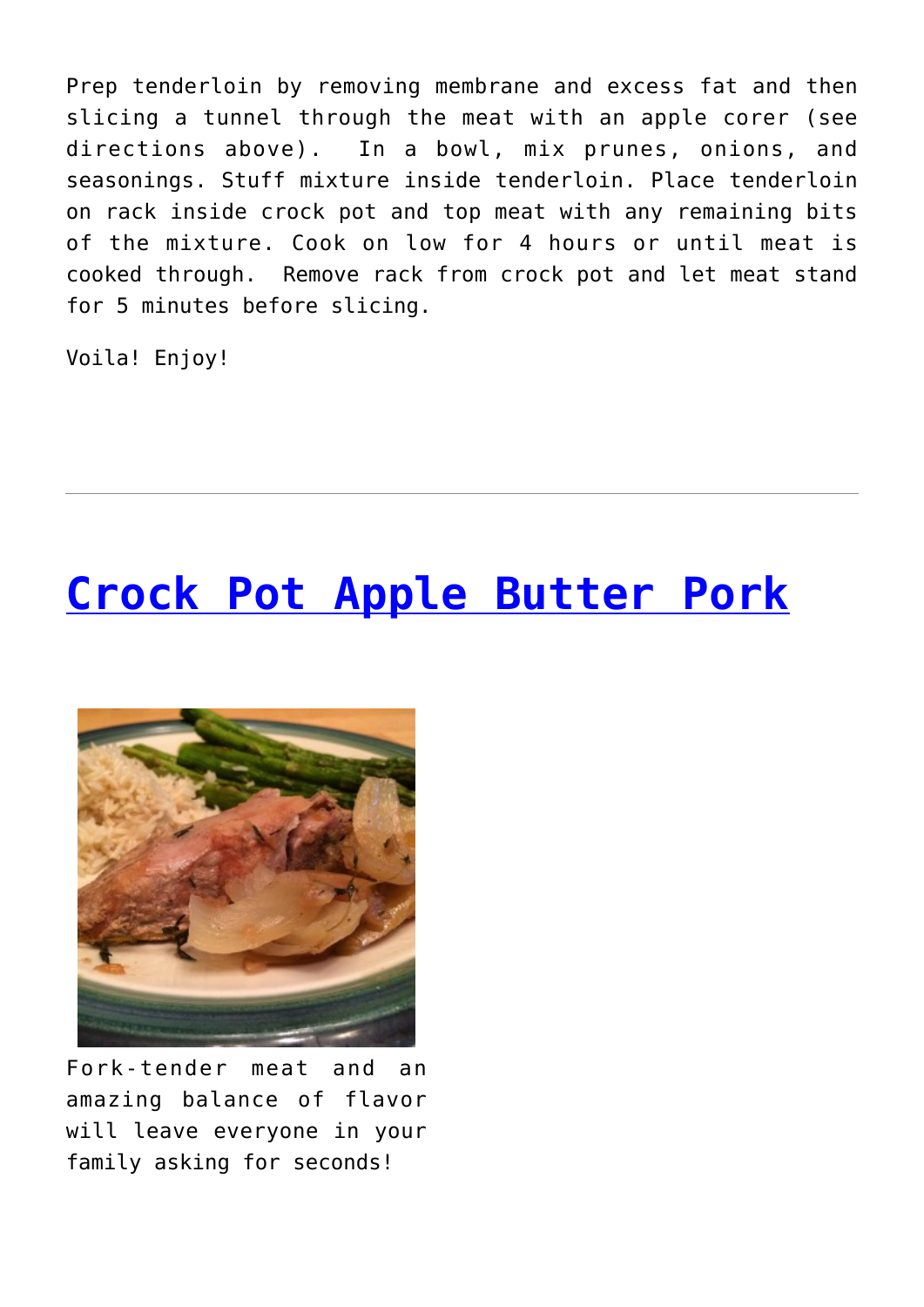I won't lie, tonight's dinner was fantastic. The perfect mix of textures and flavors. It was easy to make and quick to serve and might become a top 10 favorite very soon. I wasn't even offended when my kids put ketchup on the meat, because hey– they were on their second servings and not complaining!

I'm a big fan of pork country ribs but I feel like it's a complete misnomer. When I think about ribs, I think about meat falling off of a bone. But there isn't a bone in country ribs, it's just sections of meat cut into the shape of ribs and contains a wonderful balance of meat and fat (it tends to cook off, so stop worrying). These are great for pulled pork sandwiches too, for future reference.

When you put all of these ingredients in the crock pot, you might worry about not seeing enough liquid– do not add any! The meat and the apples will ooze with flavor and moisture and it will all work out just fine. My apologies for using "ooze" to describe cooking, but when I think about cooking low and slow, it's totally an ooze, not a rush of flavor. Ooooooze.

This is a great recipe for any time of year, but especially great in the fall if you can get fresh, local apples and make your own apple butter. But there is no shame in buying it premade and ready to go... the outcome will be very similar!

Crock Pot Apple Butter Pork

Serves 8

2 lbs country ribs

2 gala apples, cut off the core and then into thick slices

1 sweet onion, cut into half and then into slices

1/2 cup chunky apple butter (chunky apple sauce will work too but the seasonings won't be as intense)

4 sprigs of fresh thyme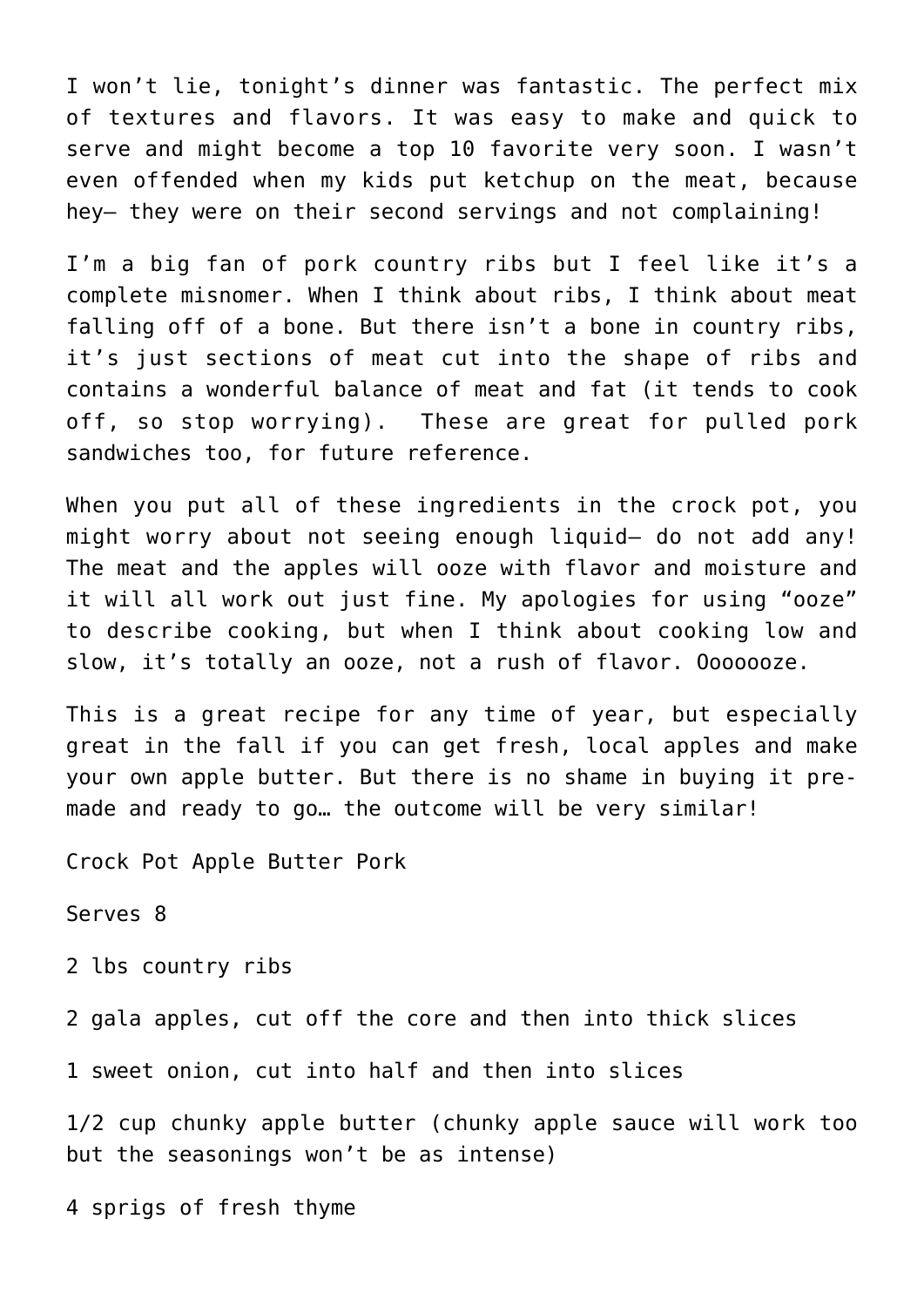Put meat in the bottom of crock pot, then layer the rest of the flavors. Cook on high 3-4 hours. Meat will be fork-tender and apples and onions should be soft, maybe a little mushy, but not disintegrating. It's good if the leaves fall off the thyme- please do not ingest the twigs. Enjoy!

### **[Crock Pot Country Ribs](http://dinnerisacrock.com/2010/05/11/crock-pot-country-ribs/)**

Let's make a play list for today's recipe to put you in the mood! By the time you sing along to *Sweet Home Alabama*(Lynyrd Skynyrd), *Little Bitty* (Alan Jackson) and the beginning of *Sweet Caroline* (Neil Diamond), you'll have a pot full of home cookin' set for a down-home country feast. Whether you live in the north, south, east or west, you'll enjoy this soothingly savory dish that goes great with any variety of side dishes. I'll be serving mine with steamed broccoli and maybe some scalloped potatoes. If I can figure out how to do the potatoes in the crock pot, you'll see it posted later this week!

Once your meal is made, add some more songs to your play list so you can dance around and sing when you are doing the dinner dishes later tonight. Enjoy!

1.5-2 lbs pork country ribs

1 cup ketchup

1/4 c. brown sugar

1/2 c. apple juice

2 T. apple cider vinegar